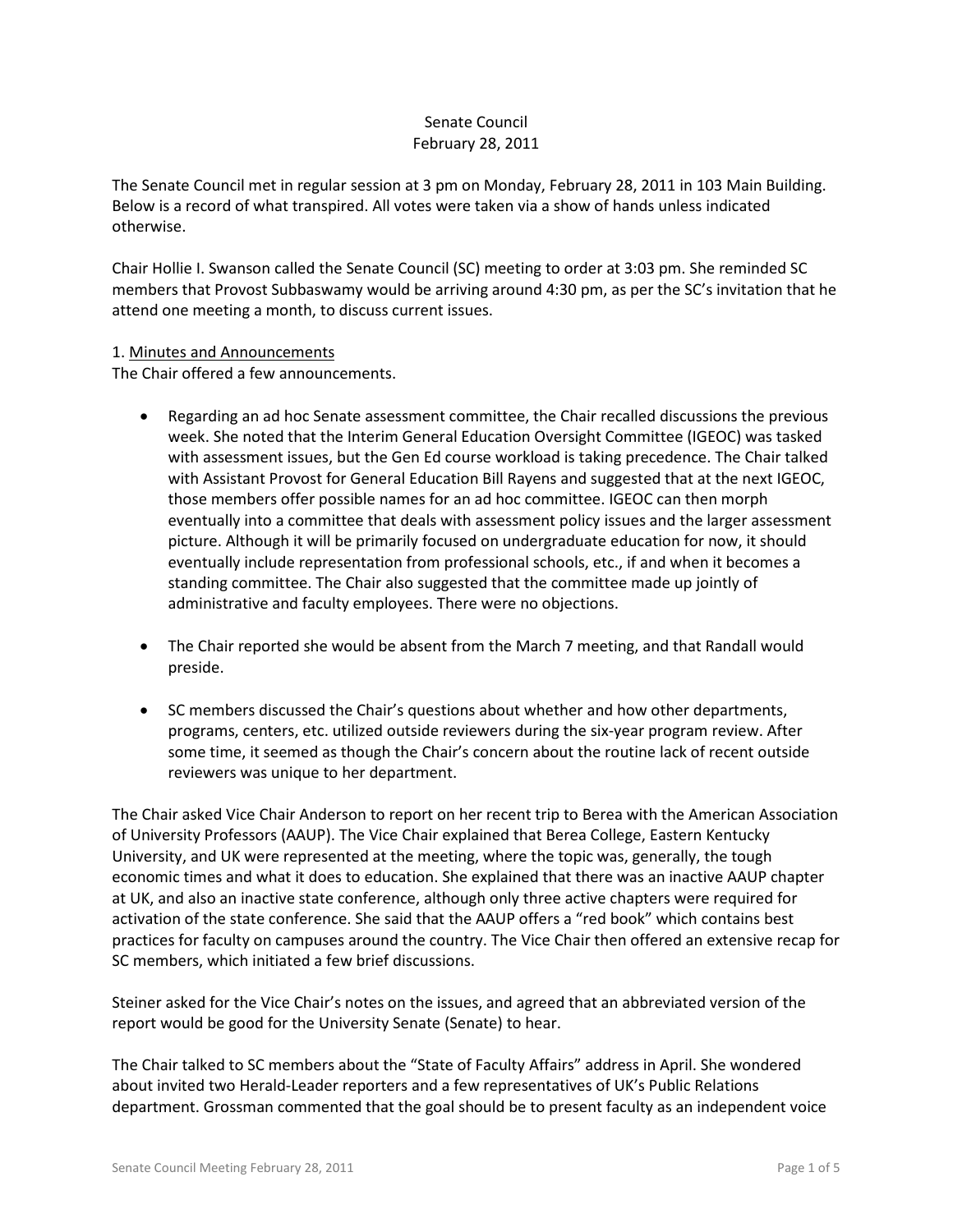of the University. Steiner commented that it would be helpful to make sure that point be made. SC members mentioned three reporters by name, and Peek suggested the KY Kernel be notified, as well.

## 2. Old Business

a. Proposed Changes to *Senate Rules 1.3.3.A* ("Senate Council Chair")

The Chair commented that when the SC last left the discussion, Steiner was supporting the proposed change in chair elections to include the entire Senate body in voting. Steiner agreed, saying he had agreed with Grossman, but that the SC did not have time to get to any comments against the proposal.

SC members offered the following general comments:

- There are some perceived, potential drawbacks to the proposed changes (to allow the entire Senate to vote in the election of the SC chair and extend the term to two years, with an allowance for a second term), but they are outweighed by the need to help enfranchise senators, as well as allow the chair sufficient time to learn the job (one year) and have another year to feel comfortable in the position.
- A mechanism should be developed to deal with the situation in which there is only one candidate for the position, but SC members recognized that putting in such an accommodation seemed to minimize the position.
- One option available in the event no SC member is able to run is to open up the pool of eligible candidates to the entire Senate.
- Serving on the SC very much helps a potential SC member learn a lot about what the chair does.
- More time is necessary to discuss the proposed changes.
- Additional changes can be made to open the process up even further, but those steps should be taken in a slow, incremental fashion.

SC members agreed that comments should be solicited from the Senate **[AI]**.

#### b. Resolution on Space Policy

Blonder suggested that a resolution be offered, based upon the information offered to the SC by the College of Medicine's Senior Associate Dean for Research Alan Daugherty and Dean Emery Wilson. After some discussion, it was determined that Blonder would draft some language to send to those gentlemen regarding some thoughts and recommendations from the SC about the research space allocation policy in the College of Medicine.

#### c. Nominees for Area Committees and Others, Part II

SC members discussed vacancies for various committees, and offered a handful of names for consideration.

- 3. Committee Reports
- a. Senate's Academic Organization and Structure Committee Dwight Denison, Chair
- i. Proposed Name Change for Department of Family Studies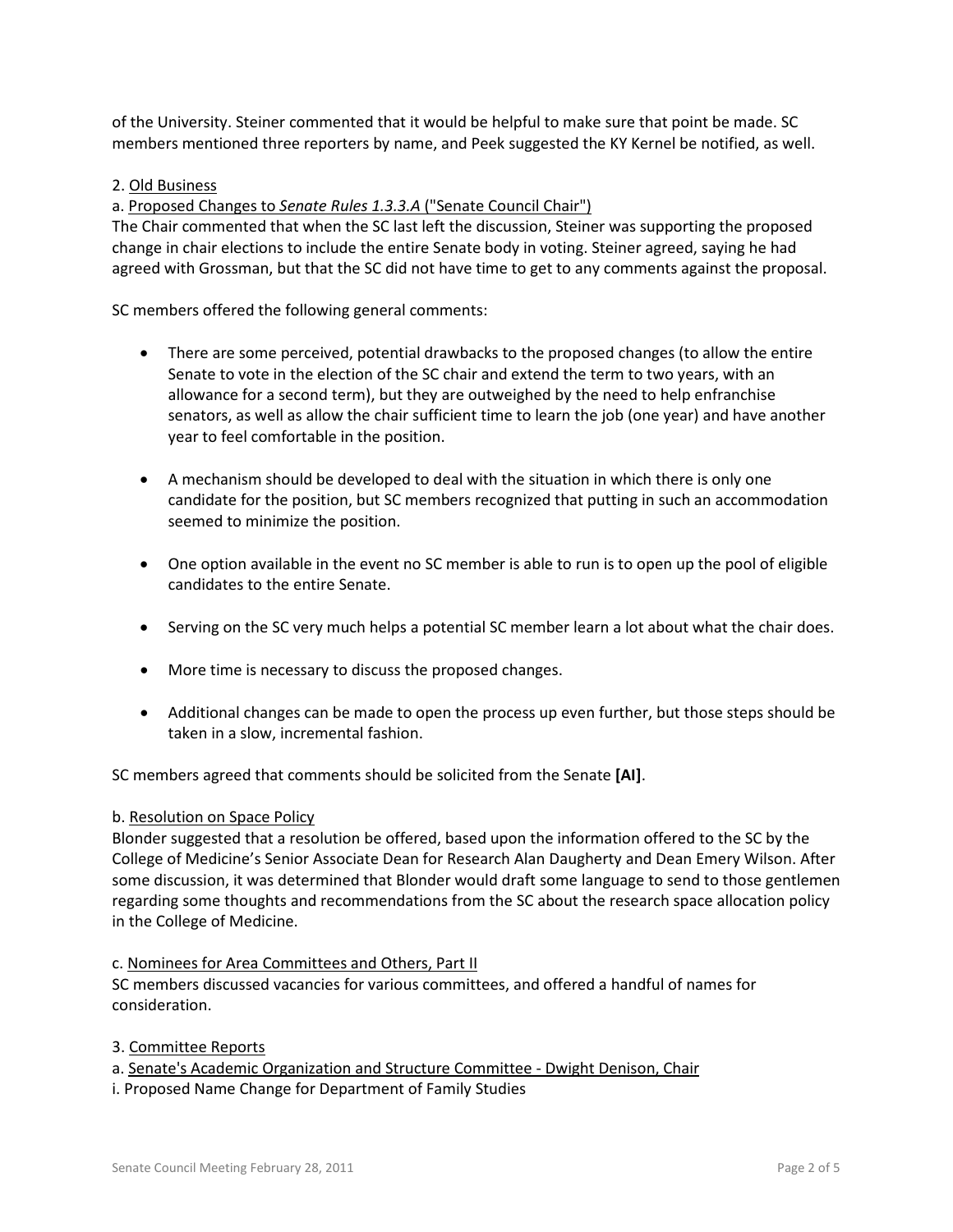The Chair offered a brief explanation of the proposal to change the name of the Department of Family Studies to the Department of Family Science.

Grossman **moved** that the SC send the proposed change to the name of the Department of Family Studies to the Senate with a positive recommendation, effective upon approval by the Board of Trustees. Anderson **seconded**. There being no discussion, a **vote** was taken and the motion **passed** with one opposed.

### 2. Old Business

c. Discussion on Proposed *Governing Regulation X.B.2.d.vii* ("Entrepreneurial Leaves of Absence") SC members discussed the proposed changes to *Governing Regulation X.B.2.d.vii*. Provost's Liaison Greissman commented that a change in the language to allow an exception was added, allaying the concerns of the faculty member who contacted the SC. Wasilkowski affirmed Greissman's statement.

SC members then discussed the proposed language, particularly the recently added wording, and offered some suggestions. Greissman said that he would remove the second sentence in the last bullet of the application ("Normally "continuous service" is interrupted by a sabbatical leave.")

Grossman **moved** to endorse the proposed changes to *Governing Regulation X.B.2.d.vii*, including the day's edit. Wasilkowski **seconded**. There being no additional discussion, a **vote** was taken and the motion **passed** with none opposed.

# 5. SACS Mandate To Use CIP Codes Based On Graduate Degrees To Assess Faculty Qualifications To Teach Courses

The Chair invited Grossman to present his concerns. Grossman explained that the Southern Association of Colleges and Schools is requiring that UK to assign Classification of Instructional Programs (CIP) codes to every class that is taught. CIP codes will also be assigned to faculty based upon their graduate degree, and SACS intends to match up the faculty CIP codes with the class CIP codes to determine if faculty members are qualified to teach specific courses.

All SC members who commented were opposed to such a use of CIP codes. It was suggested that Vice President for Institutional Research, Planning and Effectiveness Connie Ray be invited to help explain the situation **[AI]**.

## 4. Provost Subbaswamy

SC members asked Provost Subbaswamy questions about a variety of issues, including a requested expansion of the Family Education Program (to allow the transfer of benefit to be used for graduate courses), salary increases, the Athletics Association, research space allocation, and the incentivized faculty tenure buyout-retirement plan, among a few other issues.

The meeting was adjourned shortly after 5 pm. [The Action Items are a part of the minutes, but fall at the end.]

> Respectfully submitted by Hollie I. Swanson, Senate Council Chair

SC members present: Kyle, Anderson, Grossman, Lee, Kelly, Nokes, Peek, Wasilkowski, Thelin, Swanson, Steiner.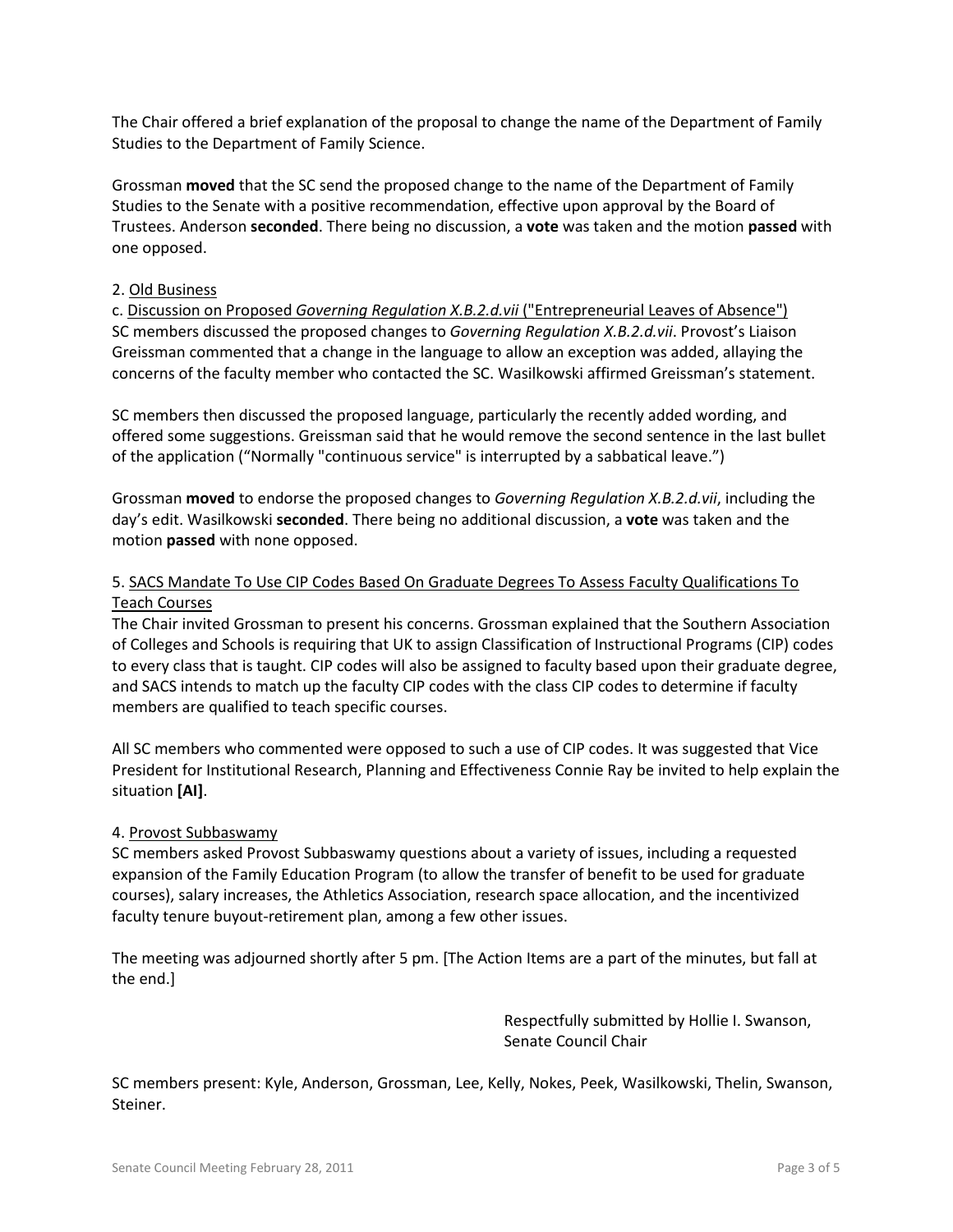Provost's Liaison present: Greissman.

Prepared by Sheila Brothers on Friday, March 4, 2011.

| #   | $\sqrt{ }$ | Item                                                                                                                                                                                                                 | <b>Responsibility</b>    | Completed |
|-----|------------|----------------------------------------------------------------------------------------------------------------------------------------------------------------------------------------------------------------------|--------------------------|-----------|
| 5.  |            | SC subset to examine and revise the description of the administrative<br>coordinator's job duties with a view towards increasing compensation. (7/14/10)                                                             | Grossman,<br>Chair       |           |
| 20. |            | Charge Senate's Academic Programs Committee with creating processes for<br>substantive change issues (teach-out, contractual/consortium process, off-<br>campus sites, how to reopen a suspended program). (8/23/10) | <b>SC</b>                |           |
| 24. |            | Review Senate meeting attendance policies. (8/30/10)                                                                                                                                                                 | SC                       |           |
| 26. |            | Query VP IRPE Connie Ray about number of administrators at UK vs. benchmark<br>institutions. (9/20/10)                                                                                                               | Mrs. Brothers            |           |
| 31. |            | Ask the Provost to submit a statement of financial and administrative feasibility<br>for proposals prior to the proposals being sent to cmte. (10/4/10)                                                              | Greissman/SC             |           |
| 36. |            | Send solicitation for Commencement Cmte Co-Chair to college associate deans.<br>(10/18/10)                                                                                                                           | Mrs. Brothers            |           |
| 40. |            | Draft changes to Senate Rule language on Senate meeting attendance policies<br>for review by SC. (8/30/10 & 11/15/10)                                                                                                | Chair, Steiner           |           |
| 42. |            | Discuss with the Provost the method of allocating resources from distance<br>learning courses. (11/15/10)                                                                                                            | Chair                    |           |
| 44. |            | Create ad hoc committee (perhaps with VPR and Provost) to look at what<br>constitutes an administrative or an educational unit, and if there is a continuum<br>or a sharp difference. (11/22/10; 12/6/10)            | Chair, SC                |           |
| 46. |            | Discuss election of officers, specifically who is eligible to cast votes. (12/6/10);<br>Solicit opinions from the Senate. (2/28/11)                                                                                  | SC                       |           |
| 48. |            | Create a charge for a committee to review DL courses. (12/6/10)                                                                                                                                                      | Chair, SC                |           |
| 50. | $\sqrt{}$  | Ask Provost on 2/28/11 if there is a metric of square feet/funding used to<br>determine how research space is allocated. (1/10/2011)                                                                                 | SC                       | 02/2011   |
| 53. |            | Investigate "Quality Matters" WRT distance learning courses. (1/10/11)                                                                                                                                               | SC.                      |           |
| 56. |            | Ask Provost how the funding from the bought-out tenure will be used on<br>February 28. (1/24/11)                                                                                                                     | SC                       | 02/2011   |
| 57. |            | Look into creating a Senate committee on assessment. (1/31/11)                                                                                                                                                       | SC                       |           |
| 59. |            | Invite Board of Trustees members and chair to April "State of Faculty Affairs"<br>address. (1/31/11)                                                                                                                 | Mrs. Brothers /<br>Chair |           |
| 60. |            | Deliberate during summer retreat(s) on what the SC's strategic vision is for<br>academic facilities. (1/31/11)                                                                                                       | SC                       |           |